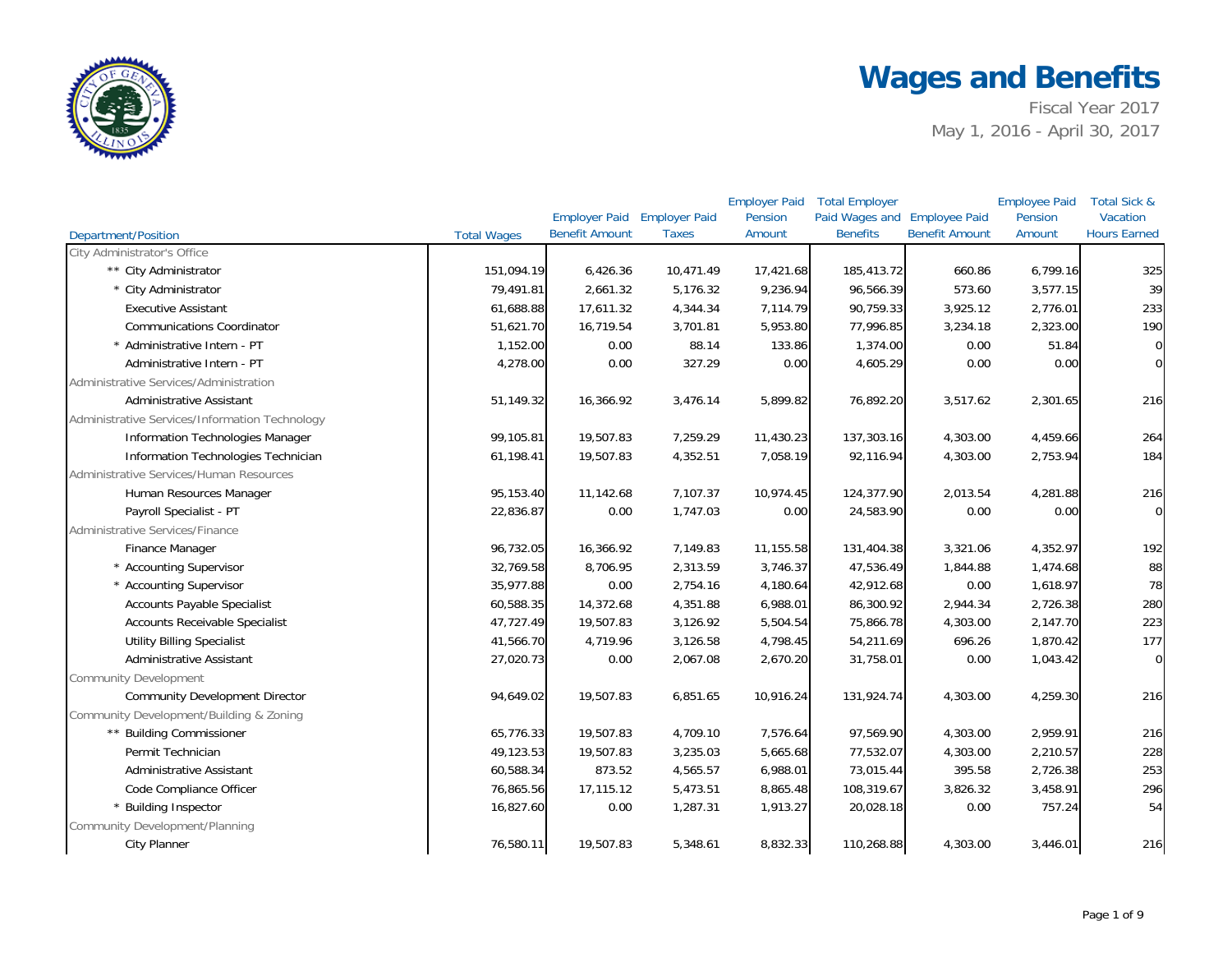

|                                        |                    |                                    |              | <b>Employer Paid</b> | <b>Total Employer</b>        |                       | <b>Employee Paid</b> | Total Sick &        |
|----------------------------------------|--------------------|------------------------------------|--------------|----------------------|------------------------------|-----------------------|----------------------|---------------------|
|                                        |                    | <b>Employer Paid Employer Paid</b> |              | Pension              | Paid Wages and Employee Paid |                       | Pension              | <b>Vacation</b>     |
| Department/Position                    | <b>Total Wages</b> | <b>Benefit Amount</b>              | <b>Taxes</b> | Amount               | <b>Benefits</b>              | <b>Benefit Amount</b> | Amount               | <b>Hours Earned</b> |
| <b>Preservation Planner</b>            | 52,296.98          | 0.00                               | 4,000.72     | 6,033.10             | 62,330.80                    | 0.00                  | 2,353.36             | $\overline{0}$      |
| CD Intern - PT                         | 19,897.00          | 0.00                               | 1,522.12     | 2,295.07             | 23,714.19                    | 0.00                  | 895.37               | $\mathbf 0$         |
| Economic Development                   |                    |                                    |              |                      |                              |                       |                      |                     |
| Economic Development Director          | 114,800.39         | 19,507.83                          | 8,270.40     | 13,240.46            | 155,819.08                   | 4,303.00              | 5,165.94             | 198                 |
| <b>Business Development Specialist</b> | 56,884.47          | 17,115.12                          | 3,575.84     | 6,554.52             | 84,129.95                    | 3,826.32              | 2,559.73             | 177                 |
| * Administrative Assistant - PT        | 15,748.75          | 0.00                               | 1,204.79     | 1,816.45             | 18,769.99                    | 0.00                  | 708.72               | $\overline{0}$      |
| * Economic Development Intern - PT     | 18,041.11          | 0.00                               | 1,380.15     | 0.00                 | 19,421.26                    | 0.00                  | 0.00                 | $\overline{0}$      |
| Police                                 |                    |                                    |              |                      |                              |                       |                      |                     |
| * Chief of Police                      | 54,255.56          | 1,391.40                           | 782.41       | 2,315.93             | 58,745.30                    | 295.48                | 534.19               | $\overline{O}$      |
| ** Chief of Police                     | 134,496.92         | 18,337.08                          | 1,861.38     | 57,784.77            | 212,480.15                   | 4,069.74              | 13,328.72            | 285                 |
| Police/Operations                      |                    |                                    |              |                      |                              |                       |                      |                     |
| Police Commander                       | 122,611.01         | 7,302.92                           | 1,768.49     | 52,678.15            | 184,360.57                   | 849.72                | 12,150.79            | 296                 |
| * Police Sergeant                      | 18,000.00          | 0.00                               | 0.00         | 0.00                 | 18,000.00                    | 0.00                  | 0.00                 | 11                  |
| ** Police Sergeant                     | 105,835.26         | 18,337.08                          | 1,390.38     | 41,148.57            | 166,711.29                   | 4,069.74              | 9,583.53             | 229                 |
| Police Sergeant                        | 135,447.96         | 19,507.83                          | 1,903.88     | 45,345.51            | 202,205.18                   | 4,303.00              | 10,561.01            | 296                 |
| Police Sergeant                        | 126,020.02         | 17,115.12                          | 1,774.10     | 45,908.72            | 190,817.96                   | 3,826.32              | 10,589.31            | 289                 |
| Police Sergeant                        | 119,119.22         | 17,115.12                          | 1,645.71     | 42,360.12            | 180,240.17                   | 3,629.76              | 9,770.87             | 264                 |
| Police Sergeant                        | 121,522.16         | 19,507.83                          | 1,687.59     | 44,727.89            | 187,445.47                   | 4,303.00              | 10,316.86            | 280                 |
| ** Police Sergeant                     | 118,244.72         | 19,507.83                          | 1,655.66     | 41,409.03            | 180,817.24                   | 4,106.44              | 9,551.48             | 222                 |
| Police Sergeant                        | 113,118.86         | 0.00                               | 1,629.26     | 42,831.62            | 157,579.74                   | 0.00                  | 9,879.45             | 256                 |
| Police Officer                         | 104,049.66         | 19,507.83                          | 1,452.25     | 38,901.81            | 163,911.55                   | 4,106.44              | 8,973.07             | 296                 |
| Police Officer                         | 105,273.84         | 19,507.83                          | 1,465.72     | 38,808.48            | 165,055.87                   | 4,303.00              | 8,951.54             | 288                 |
| Police Officer                         | 85,468.27          | 0.00                               | 1,239.64     | 32,173.77            | 118,881.68                   | 0.00                  | 7,421.21             | 184                 |
| Police Officer                         | 114,487.61         | 19,507.83                          | 1,556.70     | 37,557.73            | 173,109.87                   | 4,303.00              | 8,951.54             | 289                 |
| Police Officer                         | 74,285.92          | 16,366.92                          | 1,029.28     | 28,932.90            | 120,615.02                   | 3,321.06              | 6,673.66             | 184                 |
| Police Officer                         | 97,601.35          | 17,115.12                          | 1,339.03     | 38,061.76            | 154,117.26                   | 3,629.76              | 8,951.54             | 280                 |
| Police Officer                         | 108,871.06         | 18,337.08                          | 1,499.85     | 38,808.49            | 167,516.48                   | 3,873.18              | 8,951.54             | 280                 |
| Police Officer                         | 108,063.19         | 18,337.08                          | 1,508.97     | 38,808.48            | 166,717.72                   | 4,069.74              | 8,951.54             | 280                 |
| Police Officer                         | 104,055.51         | 17,038.38                          | 1,417.07     | 37,688.20            | 160,199.16                   | 3,793.66              | 8,951.54             | 273                 |
| Police Officer                         | 104,543.94         | 15,393.18                          | 1,471.10     | 38,808.48            | 160,216.70                   | 3,137.16              | 8,951.54             | 264                 |
| Police Officer                         | 66,791.50          | 7,302.92                           | 956.37       | 27,333.21            | 102,384.00                   | 849.72                | 6,304.72             | 176                 |
| Police Officer                         | 81,582.59          | 6,829.50                           | 1,171.63     | 31,368.71            | 120,952.43                   | 802.04                | 7,235.55             | 188                 |
| Police Officer                         | 95,333.08          | 19,507.83                          | 1,323.43     | 38,808.49            | 154,972.83                   | 4,106.44              | 8,951.54             | 256                 |
|                                        |                    |                                    |              |                      |                              |                       |                      |                     |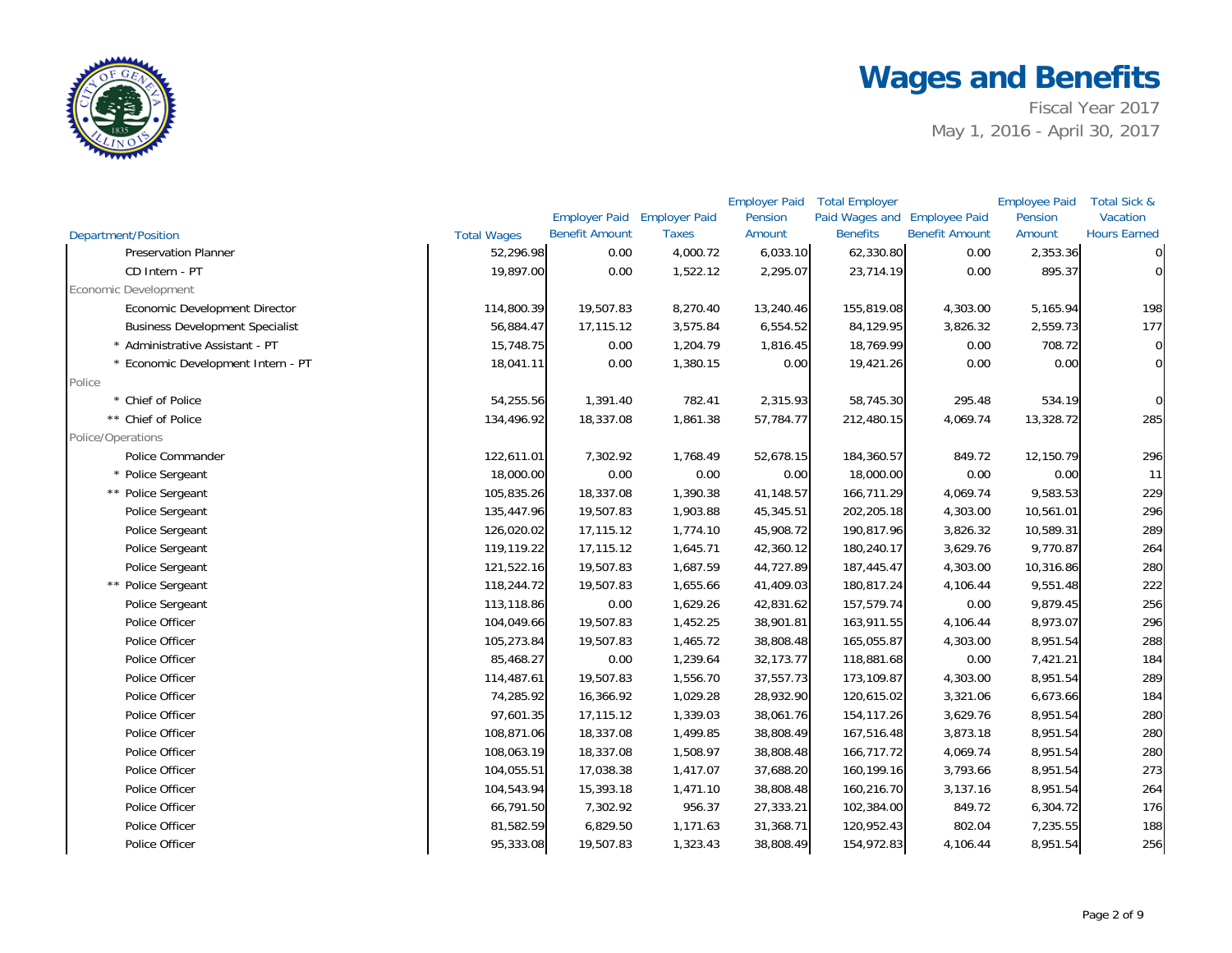

|                                  |                    |                             |              | <b>Employer Paid</b> | <b>Total Employer</b>        |                       | <b>Employee Paid</b> | Total Sick &        |
|----------------------------------|--------------------|-----------------------------|--------------|----------------------|------------------------------|-----------------------|----------------------|---------------------|
|                                  |                    | Employer Paid Employer Paid |              | Pension              | Paid Wages and Employee Paid |                       | Pension              | Vacation            |
| Department/Position              | <b>Total Wages</b> | <b>Benefit Amount</b>       | <b>Taxes</b> | Amount               | <b>Benefits</b>              | <b>Benefit Amount</b> | Amount               | <b>Hours Earned</b> |
| Police Officer                   | 97.976.37          | 7,302.92                    | 1,409.04     | 38,808.50            | 145,496.83                   | 849.72                | 8,951.54             | 256                 |
| Police Officer                   | 108,827.40         | 19,507.83                   | 1,474.79     | 38,808.47            | 168,618.49                   | 4,106.44              | 8,951.54             | 256                 |
| Police Officer                   | 96,187.80          | 17,115.12                   | 1,339.89     | 38,808.48            | 153,451.29                   | 3,826.32              | 8,951.54             | 242                 |
| Police Officer                   | 95,381.70          | 7,302.92                    | 1,372.63     | 38,808.47            | 142,865.72                   | 758.28                | 8,951.54             | 242                 |
| Police Officer                   | 102,879.50         | 18,337.08                   | 1,433.81     | 38,808.49            | 161,458.88                   | 4,069.74              | 8,951.54             | 242                 |
| * Police Officer                 | 37,420.21          | 0.00                        | 542.66       | 15,168.30            | 53,131.17                    | 0.00                  | 3,498.74             | 90                  |
| * Police Officer                 | 52,173.49          | 6,115.12                    | 746.37       | 21,758.56            | 80,793.54                    | 707.51                | 5,018.86             | 142                 |
| Police Officer                   | 98,052.90          | 18,337.08                   | 1,344.13     | 38,808.47            | 156,542.58                   | 3,873.18              | 8,951.54             | 216                 |
| Police Officer                   | 106,903.58         | 16,241.60                   | 1,401.40     | 36,193.86            | 160,740.44                   | 3,234.18              | 8,796.28             | 216                 |
| Police Officer                   | 93,796.77          | 19,507.83                   | 1,298.02     | 34,555.09            | 149, 157. 71                 | 4,303.00              | 7,970.50             | 205                 |
| Police Officer                   | 98,214.61          | 16,366.92                   | 1,346.05     | 38,073.55            | 154,001.13                   | 5,422.12              | 8,782.02             | 192                 |
| Police Officer                   | 67,477.51          | 6,426.36                    | 968.97       | 27,328.05            | 102,200.89                   | 660.86                | 6,303.52             | 176                 |
| Police Officer                   | 87,679.01          | 14,372.68                   | 1,228.85     | 29,353.40            | 132,633.94                   | 2,944.34              | 6,770.68             | 184                 |
| <b>Police/Support Services</b>   |                    |                             |              |                      |                              |                       |                      |                     |
| ** Police Commander              | 116,579.57         | 17,115.12                   | 1,638.86     | 48,065.09            | 183,398.64                   | 3,629.76              | 11,086.81            | 264                 |
| Records Manager                  | 73,684.00          | 8,549.09                    | 5,311.98     | 8,498.20             | 96,043.27                    | 1,739.60              | 3,315.86             | 264                 |
| <b>Administrative Assistant</b>  | 60,588.35          | 18,337.08                   | 4,128.79     | 6,988.01             | 90,042.23                    | 4,069.74              | 2,726.38             | 253                 |
| <b>Community Service Officer</b> | 43,235.63          | 16,366.92                   | 3,038.42     | 4,925.07             | 67,566.04                    | 3,517.62              | 1,921.41             | 183                 |
| <b>Community Service Officer</b> | 40,789.01          | 6,381.94                    | 3,069.80     | 4,704.18             | 54,944.93                    | 660.86                | 1,835.52             | 177                 |
| <b>Police Records Specialist</b> | 47,118.03          | 19,507.83                   | 3,275.35     | 5,431.07             | 75,332.28                    | 4,303.00              | 2,118.97             | 181                 |
| <b>Police Records Specialist</b> | 56,723.70          | 7,302.92                    | 4,275.82     | 6,542.23             | 74,844.67                    | 849.72                | 2,552.50             | 184                 |
| Police Records Specialist        | 63,402.06          | 19,507.83                   | 4,347.59     | 7,313.47             | 94,570.95                    | 4,106.44              | 2,853.12             | 276                 |
| Police Records Specialist        | 62,322.34          | 19,032.33                   | 4,294.05     | 7,188.05             | 92,836.77                    | 4,208.20              | 2,804.54             | 287                 |
| Police Records Specialist        | 61,592.47          | 18,337.08                   | 4,402.26     | 7,104.01             | 91,435.82                    | 4,069.74              | 2,771.58             | 256                 |
| <b>Crossing Guard</b>            | 4,860.00           | 0.00                        | 100.86       | 0.00                 | 4,960.86                     | 0.00                  | 0.00                 | $\mathbf 0$         |
| <b>Crossing Guard</b>            | 3,285.00           | 0.00                        | 371.79       | 0.00                 | 3,656.79                     | 0.00                  | 0.00                 | $\Omega$            |
| <b>Crossing Guard</b>            | 5,190.00           | 0.00                        | 251.31       | 0.00                 | 5,441.31                     | 0.00                  | 0.00                 | 0                   |
| <b>Crossing Guard</b>            | 5,025.00           | 0.00                        | 397.04       | 0.00                 | 5,422.04                     | 0.00                  | 0.00                 | 0                   |
| <b>Crossing Guard</b>            | 5,040.00           | 0.00                        | 384.41       | 0.00                 | 5,424.41                     | 0.00                  | 0.00                 |                     |
| <b>Crossing Guard</b>            | 5,085.00           | 0.00                        | 385.56       | 0.00                 | 5,470.56                     | 0.00                  | 0.00                 |                     |
| <b>Crossing Guard</b>            | 4,575.00           | 0.00                        | 389.00       | 0.00                 | 4,964.00                     | 0.00                  | 0.00                 |                     |
| * Police Records Specialist      | 1,318.48           | 0.00                        | 349.99       | 0.00                 | 1,668.47                     | 0.00                  | 0.00                 |                     |
| Police Records Specialist - PT   | 22,621.30          | 0.00                        | 1,730.55     | 0.00                 | 24,351.85                    | 0.00                  | 0.00                 | 0                   |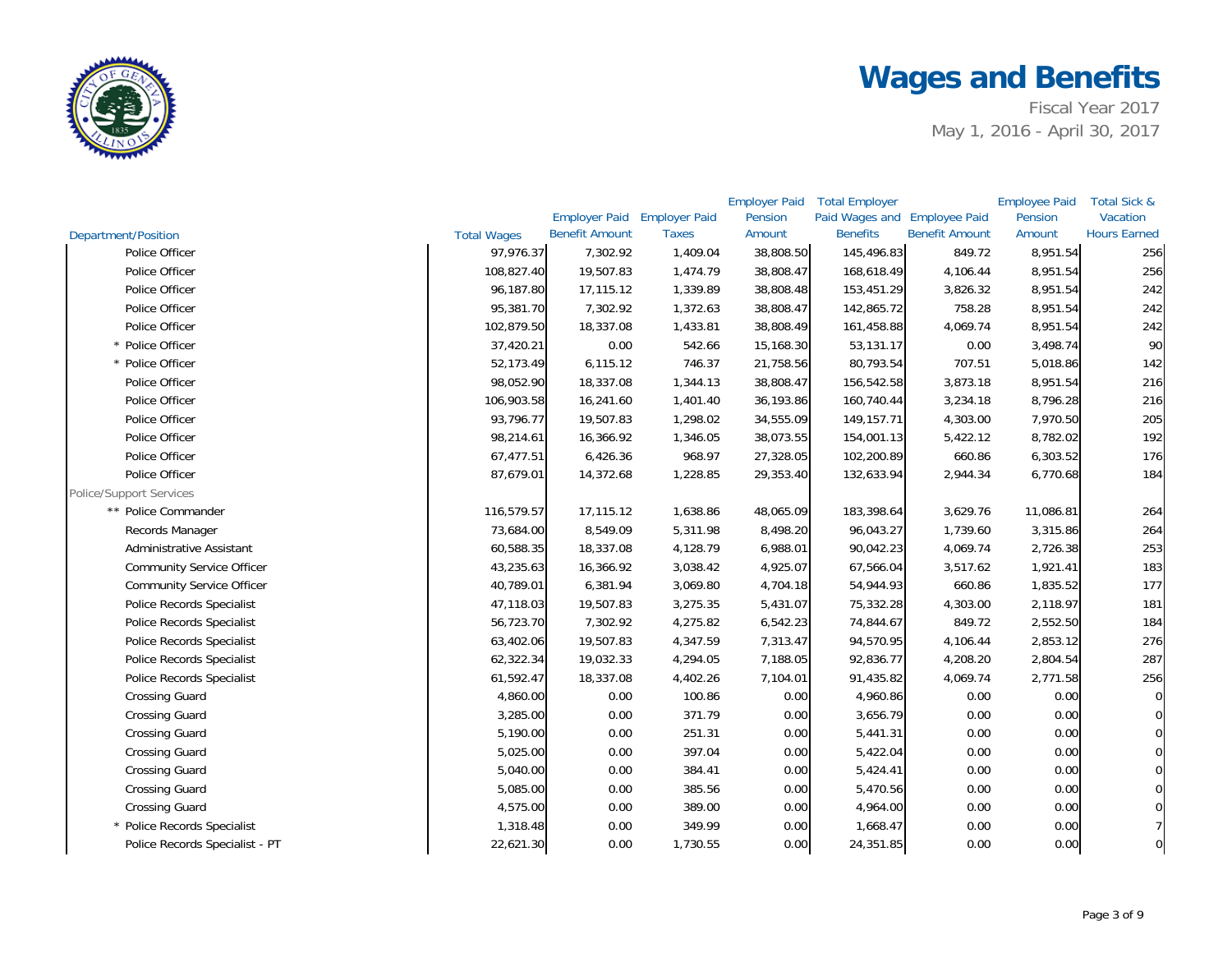

|                                  |                    |                             |              | <b>Employer Paid</b> | <b>Total Employer</b>        |                       | <b>Employee Paid</b> | Total Sick &        |
|----------------------------------|--------------------|-----------------------------|--------------|----------------------|------------------------------|-----------------------|----------------------|---------------------|
|                                  |                    | Employer Paid Employer Paid |              | Pension              | Paid Wages and Employee Paid |                       | Pension              | Vacation            |
| <b>Department/Position</b>       | <b>Total Wages</b> | <b>Benefit Amount</b>       | <b>Taxes</b> | Amount               | <b>Benefits</b>              | <b>Benefit Amount</b> | Amount               | <b>Hours Earned</b> |
| Police Records Specialist - PT   | 2,242.13           | 0.00                        | 171.52       | 0.00                 | 2,413.65                     | 0.00                  | 0.00                 | $\overline{O}$      |
| * Police Records Specialist - PT | 13,498.96          | 0.00                        | 1,032.66     | 0.00                 | 14,531.62                    | 0.00                  | 0.00                 | $\mathbf 0$         |
| Police Records Specialist - PT   | 18,206.56          | 0.00                        | 1,392.80     | 0.00                 | 19,599.36                    | 0.00                  | 0.00                 | $\overline{0}$      |
| Police Records Specialist - PT   | 18,375.04          | 0.00                        | 1,405.69     | 0.00                 | 19,780.73                    | 0.00                  | 0.00                 | $\overline{0}$      |
| Fire                             |                    |                             |              |                      |                              |                       |                      |                     |
| * Fire Chief                     | 92,629.33          | 14,750.61                   | 1,395.62     | 20,523.47            | 129,299.03                   | 3,234.87              | 8,611.38             | 187                 |
| * Fire Chief                     | 73,215.86          | 3,171.48                    | 0.00         | 5,940.13             | 82,327.47                    | 701.16                | 2,492.38             | 46                  |
| Administrative Assistant         | 45,952.62          | 17,115.12                   | 3,222.66     | 5,299.96             | 71,590.36                    | 3,826.32              | 2,067.92             | 192                 |
| Fire/Operations                  |                    |                             |              |                      |                              |                       |                      |                     |
| Deputy Fire Chief                | 109,153.70         | 19,507.83                   | 1,495.18     | 24,596.82            | 154,753.53                   | 4,106.44              | 10,218.78            | 296                 |
| <b>Battalion Chief</b>           | 113,576.32         | 7,302.92                    | 1,636.48     | 25,593.42            | 148,109.14                   | 849.72                | 10,738.59            | 421                 |
| <b>Battalion Chief</b>           | 113,003.53         | 7,302.92                    | 1,615.64     | 25,464.34            | 147,386.43                   | 758.28                | 10,684.43            | 432                 |
| <b>Battalion Chief</b>           | 109,044.20         | 17,115.12                   | 1,492.55     | 24,572.14            | 152,224.01                   | 3,629.76              | 10,310.05            | 408                 |
| <b>Fire Lieutenant</b>           | 108,960.96         | 18,337.08                   | 1,521.68     | 21,238.94            | 150,058.66                   | 4,069.74              | 8,911.65             | 408                 |
| Fire Lieutenant/Paramedic        | 114,865.64         | 19,507.83                   | 1,568.17     | 21,924.92            | 157,866.56                   | 4,303.00              | 9,199.50             | 430                 |
| <b>Fire Lieutenant</b>           | 108,396.91         | 17,115.12                   | 1,518.45     | 23,217.37            | 150,247.85                   | 3,826.32              | 9,741.79             | 421                 |
| Fire Lieutenant/Paramedic        | 124,600.49         | 18,337.08                   | 1,751.36     | 21,738.24            | 166,427.17                   | 3,873.18              | 9,121.18             | 408                 |
| Fire Lieutenant/Paramedic        | 104,828.12         | 17,115.12                   | 1,461.63     | 21,738.24            | 145,143.11                   | 3,629.76              | 9,121.18             | 360                 |
| <b>Fire Lieutenant</b>           | 111,381.32         | 19,507.83                   | 1,529.53     | 23,416.75            | 155,835.43                   | 4,303.00              | 9,825.44             | 430                 |
| Firefighter/Paramedic            | 86,121.73          | 15,459.52                   | 1,199.92     | 17,311.46            | 120,092.63                   | 3,399.06              | 7,263.70             | 264                 |
| Firefighter/Paramedic            | 81,540.60          | 7,302.92                    | 1,171.54     | 15,349.79            | 105,364.85                   | 758.28                | 6,440.48             | 264                 |
| Firefighter                      | 106,829.80         | 18,337.08                   | 1,456.64     | 19,273.83            | 145,897.35                   | 3,873.18              | 8,086.99             | 423                 |
| Firefighter/Paramedic            | 103,662.04         | 17,115.12                   | 1,349.14     | 19,273.83            | 141,400.13                   | 3,826.32              | 8,086.99             | 360                 |
| * Firefighter/Paramedic          | 48,680.61          | 18,337.08                   | 1,447.55     | 20,125.56            | 88,590.80                    | 3,873.18              | 8,444.29             | 203                 |
| Firefighter/Paramedic            | 101,408.39         | 5,000.56                    | 698.46       | 10,505.48            | 117,612.89                   | 515.72                | 4,407.98             | 303                 |
| Firefighter                      | 91,690.29          | 17,115.12                   | 1,415.43     | 19,036.29            | 129,257.13                   | 3,826.32              | 7,987.36             | 274                 |
| * Firefighter/Paramedic          | 70,466.26          | 6,947.02                    | 1,318.84     | 20,525.86            | 99,257.98                    | 810.12                | 8,612.35             | 223                 |
| Firefighter                      | 94,714.47          | 6,064.80                    | 1,012.31     | 13,469.93            | 115,261.51                   | 667.70                | 5,651.74             | 360                 |
| Firefighter                      | 96,828.12          | 18,337.08                   | 1,290.54     | 19,954.20            | 136,409.94                   | 3,873.18              | 8,372.39             | 411                 |
| Paid-On-Call Firefighter         | 979.79             | 0.00                        | 74.96        | 0.00                 | 1,054.75                     | 0.00                  | 0.00                 | $\overline{0}$      |
| * Paid-On-Call Firefighter       | 19.40              | 0.00                        | 1.49         | 0.00                 | 20.89                        | 0.00                  | 0.00                 | $\overline{0}$      |
| Paid-On-Call Firefighter         | 19,712.16          | 0.00                        | 1,507.97     | 0.00                 | 21,220.13                    | 0.00                  | 0.00                 | $\overline{0}$      |
| Paid-On-Call Firefighter         | 8,437.61           | 0.00                        | 645.49       | 0.00                 | 9,083.10                     | 0.00                  | 0.00                 | $\mathbf 0$         |
|                                  |                    |                             |              |                      |                              |                       |                      |                     |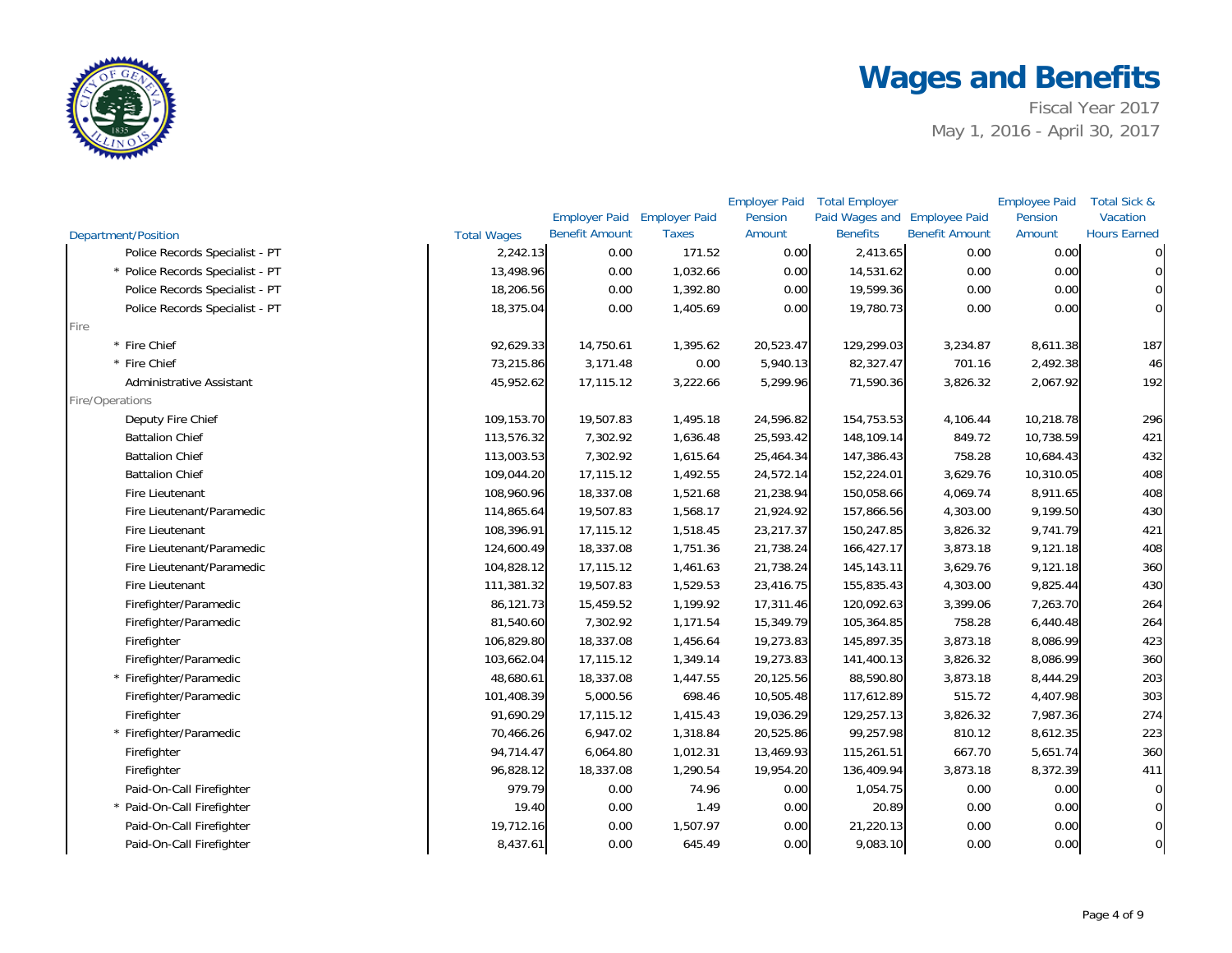

|                            |                    |                             |              | <b>Employer Paid</b> | <b>Total Employer</b>        |                       | <b>Employee Paid</b> | Total Sick &        |
|----------------------------|--------------------|-----------------------------|--------------|----------------------|------------------------------|-----------------------|----------------------|---------------------|
|                            |                    | Employer Paid Employer Paid |              | Pension              | Paid Wages and Employee Paid |                       | Pension              | Vacation            |
| Department/Position        | <b>Total Wages</b> | <b>Benefit Amount</b>       | <b>Taxes</b> | Amount               | <b>Benefits</b>              | <b>Benefit Amount</b> | Amount               | <b>Hours Earned</b> |
| Paid-On-Call Firefighter   | 5,125.61           | 0.00                        | 392.10       | 0.00                 | 5,517.71                     | 0.00                  | 0.00                 |                     |
| Paid-On-Call Firefighter   | 17,864.77          | 0.00                        | 1,366.66     | 0.00                 | 19,231.43                    | 0.00                  | 0.00                 |                     |
| Paid-On-Call Firefighter   | 5,092.11           | 0.00                        | 389.53       | 0.00                 | 5,481.64                     | 0.00                  | 0.00                 |                     |
| Paid-On-Call Firefighter   | 3,505.60           | 0.00                        | 268.18       | 0.00                 | 3,773.78                     | 0.00                  | 0.00                 |                     |
| Paid-On-Call Firefighter   | 521.81             | 0.00                        | 39.91        | 0.00                 | 561.72                       | 0.00                  | 0.00                 |                     |
| Paid-On-Call Firefighter   | 29,309.20          | 0.00                        | 2,242.16     | 0.00                 | 31,551.36                    | 0.00                  | 0.00                 |                     |
| Paid-On-Call Firefighter   | 4,296.50           | 0.00                        | 328.68       | 0.00                 | 4,625.18                     | 0.00                  | 0.00                 |                     |
| Paid-On-Call Firefighter   | 12,581.09          | 0.00                        | 962.46       | 0.00                 | 13,543.55                    | 0.00                  | 0.00                 |                     |
| Paid-On-Call Firefighter   | 16,023.31          | 0.00                        | 1,225.77     | 0.00                 | 17,249.08                    | 0.00                  | 0.00                 |                     |
| Paid-On-Call Firefighter   | 1,192.30           | 0.00                        | 91.22        | 0.00                 | 1,283.52                     | 0.00                  | 0.00                 |                     |
| Paid-On-Call Firefighter   | 17,283.98          | 0.00                        | 1,322.22     | 0.00                 | 18,606.20                    | 0.00                  | 0.00                 |                     |
| * Paid-On-Call Firefighter | 4,266.19           | 0.00                        | 326.37       | 0.00                 | 4,592.56                     | 0.00                  | 0.00                 |                     |
| Paid-On-Call Firefighter   | 43,759.03          | 0.00                        | 3,347.57     | 0.00                 | 47,106.60                    | 0.00                  | 0.00                 |                     |
| Paid-On-Call Firefighter   | 17,083.57          | 0.00                        | 1,306.89     | 0.00                 | 18,390.46                    | 0.00                  | 0.00                 |                     |
| Paid-On-Call Firefighter   | 20,098.87          | 0.00                        | 1,537.56     | 0.00                 | 21,636.43                    | 0.00                  | 0.00                 |                     |
| Paid-On-Call Firefighter   | 8,913.75           | 0.00                        | 681.90       | 0.00                 | 9,595.65                     | 0.00                  | 0.00                 |                     |
| Paid-On-Call Firefighter   | 35,054.66          | 0.00                        | 2,681.67     | 0.00                 | 37,736.33                    | 0.00                  | 0.00                 |                     |
| Paid-On-Call Firefighter   | 7,942.85           | 0.00                        | 607.62       | 0.00                 | 8,550.47                     | 0.00                  | 0.00                 |                     |
| Paid-On-Call Firefighter   | 677.54             | 0.00                        | 51.82        | 0.00                 | 729.36                       | 0.00                  | 0.00                 |                     |
| Paid-On-Call Firefighter   | 10,464.05          | 0.00                        | 800.50       | 0.00                 | 11,264.55                    | 0.00                  | 0.00                 |                     |
| Paid-On-Call Firefighter   | 7,980.11           | 0.00                        | 610.49       | 0.00                 | 8,590.60                     | 0.00                  | 0.00                 |                     |
| * Paid-On-Call Firefighter | 4,053.38           | 0.00                        | 310.08       | 0.00                 | 4,363.46                     | 0.00                  | 0.00                 |                     |
| Paid-On-Call Firefighter   | 3,319.99           | 0.00                        | 253.98       | 0.00                 | 3,573.97                     | 0.00                  | 0.00                 |                     |
| Paid-On-Call Firefighter   | 7,121.35           | 0.00                        | 544.78       | 0.00                 | 7,666.13                     | 0.00                  | 0.00                 |                     |
| Paid-On-Call Firefighter   | 6,124.22           | 0.00                        | 468.50       | 0.00                 | 6,592.72                     | 0.00                  | 0.00                 |                     |
| Paid-On-Call Firefighter   | 5,943.41           | 0.00                        | 454.67       | 0.00                 | 6,398.08                     | 0.00                  | 0.00                 |                     |
| Paid-On-Call Firefighter   | 15,514.27          | 0.00                        | 1,186.83     | 0.00                 | 16,701.10                    | 0.00                  | 0.00                 |                     |
| Paid-On-Call Firefighter   | 19,747.23          | 0.00                        | 1,510.67     | 0.00                 | 21,257.90                    | 0.00                  | 0.00                 |                     |
| * Paid-On-Call Firefighter | 3,281.48           | 0.00                        | 251.03       | 0.00                 | 3,532.51                     | 0.00                  | 0.00                 |                     |
| Paid-On-Call Firefighter   | 12,480.32          | 0.00                        | 954.75       | 0.00                 | 13,435.07                    | 0.00                  | 0.00                 |                     |
| Paid-On-Call Firefighter   | 966.53             | 0.00                        | 73.93        | 0.00                 | 1,040.46                     | 0.00                  | 0.00                 |                     |
| * Paid-On-Call Firefighter | 582.52             | 0.00                        | 44.57        | 0.00                 | 627.09                       | 0.00                  | 0.00                 |                     |
| Paid-On-Call Firefighter   | 1,119.88           | 0.00                        | 85.65        | 0.00                 | 1,205.53                     | 0.00                  | 0.00                 | 0                   |
|                            |                    |                             |              |                      |                              |                       |                      |                     |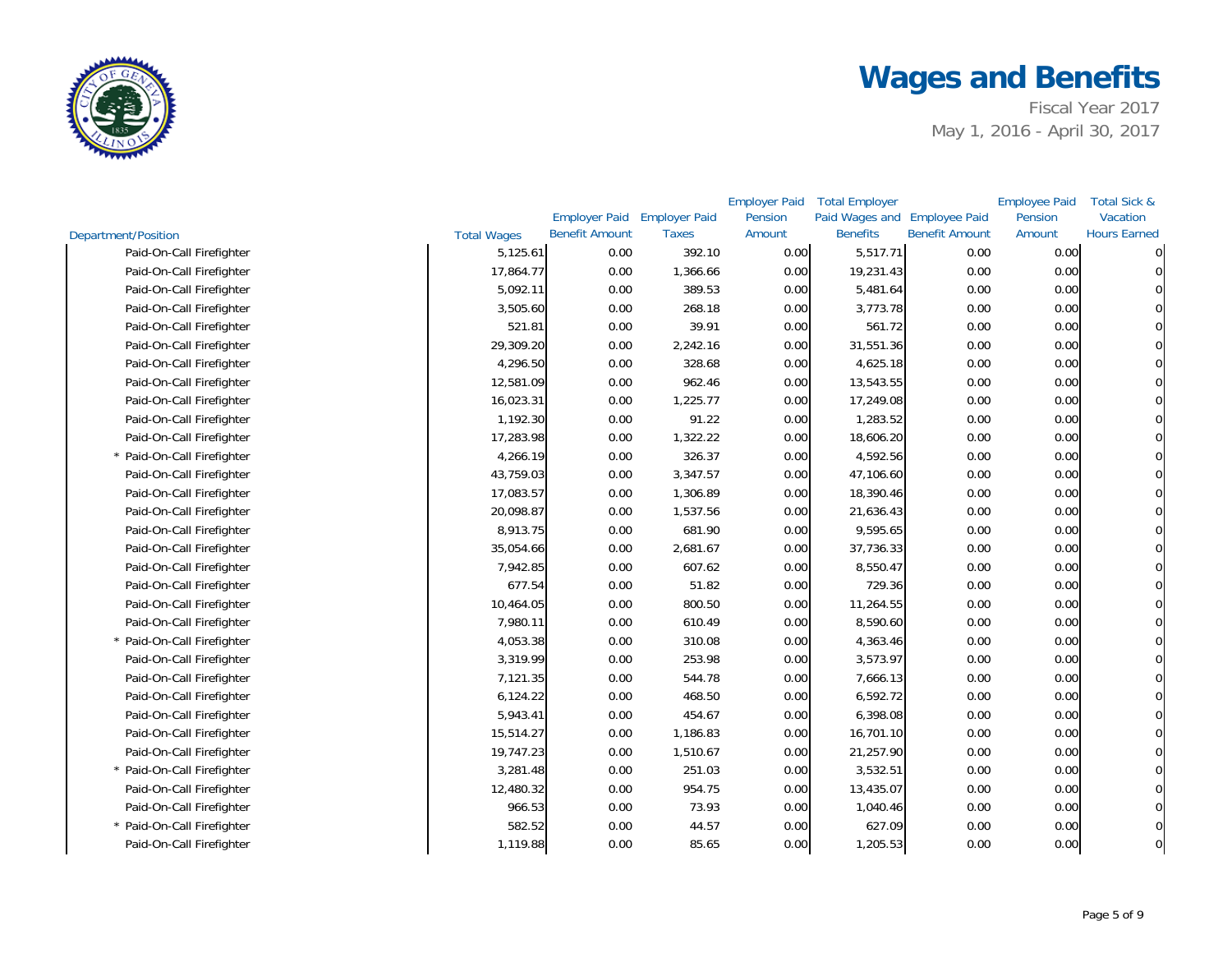

|                                    |                    |                             |              | <b>Employer Paid</b> | <b>Total Employer</b>        |                       | <b>Employee Paid</b> | Total Sick &        |
|------------------------------------|--------------------|-----------------------------|--------------|----------------------|------------------------------|-----------------------|----------------------|---------------------|
|                                    |                    | Employer Paid Employer Paid |              | Pension              | Paid Wages and Employee Paid |                       | Pension              | Vacation            |
| <b>Department/Position</b>         | <b>Total Wages</b> | <b>Benefit Amount</b>       | <b>Taxes</b> | Amount               | <b>Benefits</b>              | <b>Benefit Amount</b> | Amount               | <b>Hours Earned</b> |
| * Paid-On-Call Firefighter         | 486.40             | 0.00                        | 37.21        | 0.00                 | 523.61                       | 0.00                  | 0.00                 | $\Omega$            |
| Fire/Prevention                    |                    |                             |              |                      |                              |                       |                      |                     |
| <b>Fire Marshal</b>                | 96,496.92          | 17,115.12                   | 7,041.26     | 9,449.63             | 130,102.93                   | 3,826.32              | 3,687.06             | 224                 |
| Tri-Com                            |                    |                             |              |                      |                              |                       |                      |                     |
| * TriCom Director                  | 111,096.09         | 14,212.80                   | 8,281.68     | 12,817.76            | 146,408.33                   | 3,178.60              | 4,999.38             | 248                 |
| <b>TriCom Deputy Director</b>      | 93,152.50          | 17,115.12                   | 6,842.48     | 10,740.31            | 127,850.41                   | 3,826.32              | 4,191.95             | 280                 |
| * Information Technologies Manager | 9,501.84           | 1,654.14                    | 700.93       | 1,080.35             | 12,937.26                    | 364.30                | 427.57               | 20                  |
| * TriCom Shift Supervisor          | 69,466.93          | 6,022.02                    | 5,250.97     | 7,999.65             | 88,739.57                    | 670.70                | 3,126.03             | 177                 |
| <b>TriCom Shift Supervisor</b>     | 88,972.17          | 15,393.18                   | 6,440.18     | 10,260.23            | 121,065.76                   | 3,137.16              | 4,003.73             | 295                 |
| <b>TriCom Shift Supervisor</b>     | 83,568.15          | 14,372.68                   | 6,163.23     | 9,638.40             | 113,742.46                   | 3,140.90              | 3,760.54             | 250                 |
| TriCom CAD Administrator           | 75,251.67          | 19,507.83                   | 5,257.45     | 8,679.20             | 108,696.15                   | 4,106.44              | 3,386.23             | 217                 |
| * TriCom Computer Technician       | 23,461.67          | 0.00                        | 1,794.81     | 2,726.27             | 27,982.75                    | 0.00                  | 1,055.78             | $\overline{O}$      |
| <b>TriCom Training Coordinator</b> | 69,585.97          | 7,302.92                    | 5,211.20     | 8,025.35             | 90,125.44                    | 849.72                | 3,131.32             | 233                 |
| * Telecommunicator                 | 15,222.89          | 1,484.75                    | 1,148.67     | 1,768.90             | 19,625.21                    | 207.60                | 685.05               | 54                  |
| Telecommunicator                   | 27,273.74          | 9,482.34                    | 1,953.52     | 3,128.23             | 41,837.83                    | 1,737.68              | 1,227.35             | 102                 |
| Telecommunicator                   | 47,357.33          | 6,426.36                    | 3,572.29     | 5,461.75             | 62,817.73                    | 660.86                | 2,131.13             | 176                 |
| Telecommunicator                   | 48,918.05          | 19,507.83                   | 3,413.05     | 5,639.67             | 77,478.60                    | 4,303.00              | 2,201.35             | 179                 |
| Telecommunicator                   | 75,067.71          | 18,337.08                   | 5,448.72     | 8,657.45             | 107,510.96                   | 3,873.18              | 3,378.05             | 288                 |
| Telecommunicator                   | 72,607.28          | 15,393.18                   | 5,204.14     | 8,372.20             | 101,576.80                   | 3,228.60              | 3,267.34             | 259                 |
| Telecommunicator                   | 69,220.77          | 10,289.64                   | 4,794.23     | 7,982.75             | 92,287.39                    | 2,281.94              | 3,114.95             | 246                 |
| * Telecommunicator                 | 10,234.99          | 79.84                       | 781.81       | 1,189.32             | 12,285.96                    | 15.24                 | 460.58               | 34                  |
| * Telecommunicator                 | 9,510.39           | 1,165.32                    | 717.73       | 1,081.34             | 12,474.78                    | 128.22                | 427.98               | 34                  |
| * Telecommunicator                 | 4,619.33           | 0.00                        | 353.38       | 536.77               | 5,509.48                     | 0.00                  | 207.87               | 14                  |
| Telecommunicator                   | 59,346.94          | 4,078.62                    | 4,503.67     | 6,844.96             | 74,774.19                    | 475.44                | 2,670.61             | 184                 |
| Telecommunicator                   | 92,400.04          | 7,302.92                    | 6,867.42     | 10,647.63            | 117,218.01                   | 849.72                | 4,158.01             | 220                 |
| Telecommunicator                   | 68,273.38          | 16,366.92                   | 4,873.27     | 7,873.51             | 97,387.08                    | 3,517.62              | 3,072.34             | 216                 |
| Telecommunicator                   | 58,486.66          | 6,873.92                    | 4,413.11     | 6,744.77             | 76,518.46                    | 802.04                | 2,631.91             | 192                 |
| Telecommunicator                   | 65,453.35          | 17,115.12                   | 4,743.29     | 7,546.97             | 94,858.73                    | 3,629.76              | 2,945.39             | 192                 |
| Telecommunicator                   | 58,307.58          | 19,507.83                   | 4,146.32     | 6,724.17             | 88,685.90                    | 4,303.00              | 2,623.83             | 188                 |
| * Telecommunicator                 | 8,298.95           | 1,387.66                    | 612.11       | 950.39               | 11,249.11                    | 297.66                | 373.45               | 27                  |
| * Telecommunicator                 | 12,748.45          | 5,108.40                    | 924.52       | 1,481.39             | 20,262.76                    | 663.24                | 573.69               | 41                  |
| * Telecommunicator                 | 3,623.00           | 0.00                        | 277.16       | 421.00               | 4,321.16                     | 0.00                  | 163.04               | 14                  |
| Telecommunicator                   | 47,285.42          | 7,302.92                    | 3,563.59     | 5,453.41             | 63,605.34                    | 849.72                | 2,127.88             | 181                 |
|                                    |                    |                             |              |                      |                              |                       |                      |                     |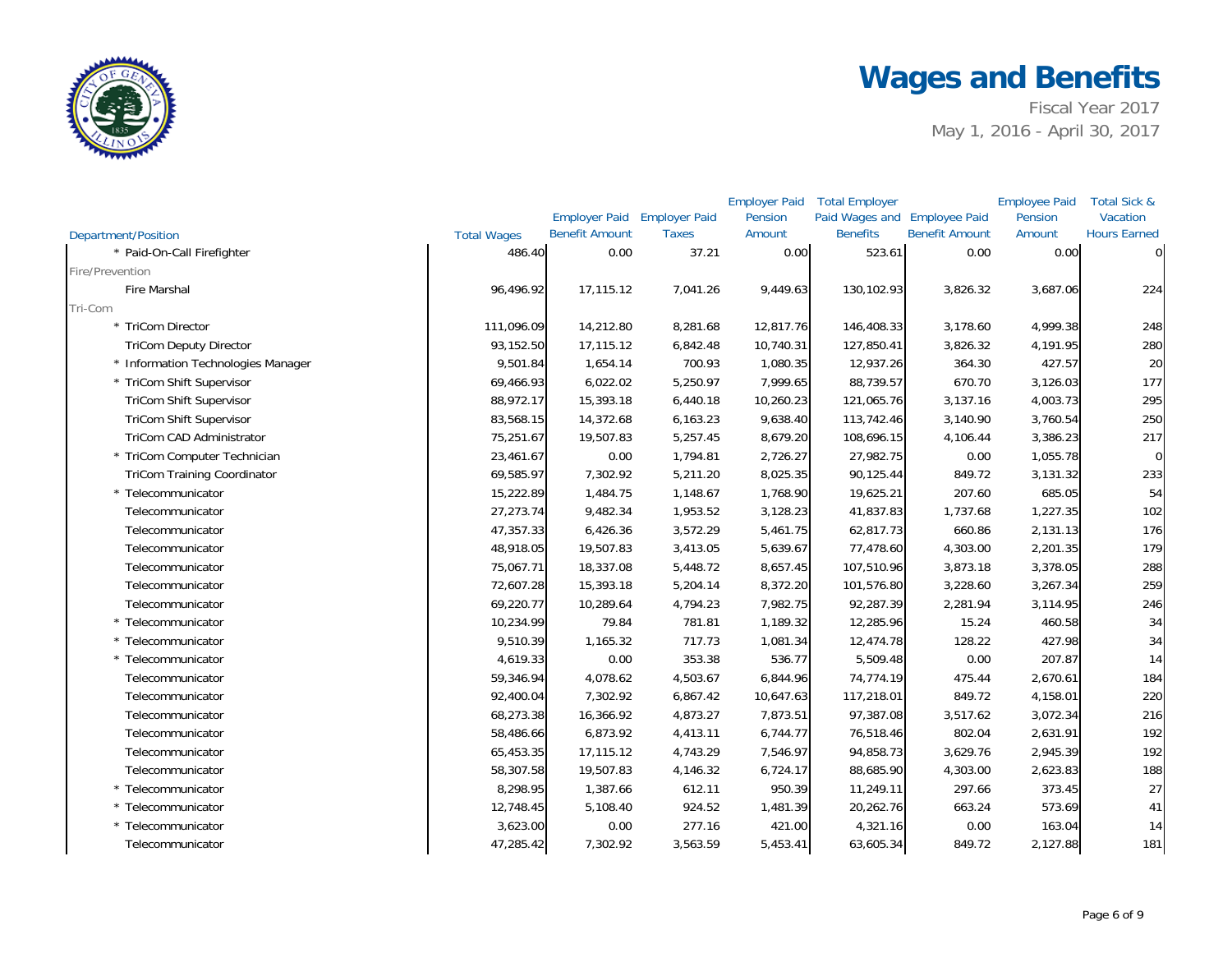

|                                              |                    |                             |              | <b>Employer Paid</b> | <b>Total Employer</b>        |                       | <b>Employee Paid</b> | Total Sick &        |
|----------------------------------------------|--------------------|-----------------------------|--------------|----------------------|------------------------------|-----------------------|----------------------|---------------------|
|                                              |                    | Employer Paid Employer Paid |              | Pension              | Paid Wages and Employee Paid |                       | Pension              | Vacation            |
| <b>Department/Position</b>                   | <b>Total Wages</b> | <b>Benefit Amount</b>       | <b>Taxes</b> | Amount               | <b>Benefits</b>              | <b>Benefit Amount</b> | Amount               | <b>Hours Earned</b> |
| Administrative Assistant - PT                | 28,286.25          | 0.00                        | 2,166.88     | 3,264.19             | 33,717.32                    | 0.00                  | 1,272.89             | $\mathbf{0}$        |
| <b>Public Works</b>                          |                    |                             |              |                      |                              |                       |                      | 4561                |
| Director of Public Works                     | 122,399.10         | 873.52                      | 9,191.75     | 14,116.85            | 146,581.22                   | 592.14                | 5,507.88             | 184                 |
| <b>Public Works/Streets</b>                  |                    |                             |              |                      |                              |                       |                      |                     |
| Superintendent of Streets and Fleets         | 80,278.98          | 19,507.83                   | 5,812.18     | 9,257.89             | 114,856.88                   | 4,303.00              | 3,612.63             | 185                 |
| Administrative Assistant                     | 56,723.62          | 16,366.92                   | 6,499.88     | 10,400.50            | 89,990.92                    | 4,303.00              | 4,061.42             | 283                 |
| <b>Street Maintenance Supervisor</b>         | 90,253.54          | 19,507.83                   | 5,910.90     | 9,376.54             | 125,048.81                   | 4,131.88              | 3,661.18             | 263                 |
| Street Maintenance Worker Lead               | 81,359.71          | 18,735.84                   | 2,736.87     | 4,196.28             | 107,028.70                   | 286.80                | 1,625.07             | 260                 |
| * Street Maintenance Worker Lead             | 36,112.57          | 1,330.66                    | 5,341.05     | 8,269.13             | 51,053.41                    | 1,943.16              | 3,228.59             | 34                  |
| ** Street Maintenance Worker Lead            | 71,746.82          | 8,706.96                    | 6,655.49     | 10,354.46            | 97,463.73                    | 2,944.34              | 4,043.91             | 256                 |
| Street Maintenance Worker Lead               | 89,864.07          | 14,372.68                   | 6,473.74     | 10,131.28            | 120,841.77                   | 3,321.06              | 3,956.15             | 287                 |
| Street Maintenance Worker Lead               | 87,913.79          | 16,366.92                   | 4,034.76     | 6,542.23             | 114,857.70                   | 3,517.62              | 2,552.50             | 264                 |
| Street Maintenance Worker                    | 64,835.40          | 16,366.92                   | 4,699.82     | 7,475.65             | 93,377.79                    | 3,412.50              | 2,917.60             | 256                 |
| Street Maintenance Worker                    | 74,802.58          | 18,086.82                   | 5,240.53     | 6,195.61             | 104,325.54                   | 4,019.92              | 2,420.06             | 187                 |
| Street Maintenance Worker                    | 50,000.96          | 7,302.92                    | 3,767.07     | 5,760.08             | 66,831.03                    | 758.28                | 2,250.09             | 180                 |
| Street Maintenance Worker                    | 66,499.09          | 19,507.83                   | 4,773.99     | 7,664.26             | 98,445.17                    | 4,106.44              | 2,992.46             | 256                 |
| * Street Maintenance Worker                  | 42,837.38          | 19,507.83                   | 3,277.06     | 4,930.24             | 70,552.51                    | 4,303.00              | 1,927.70             | 149                 |
| Street Maintenance Worker                    | 65,248.47          | 7,302.92                    | 4,663.56     | 7,519.01             | 84,733.96                    | 849.72                | 2,936.20             | 229                 |
| Street Maintenance Worker                    | 56,532.87          | 0.00                        | 4,259.76     | 6,514.39             | 67,307.02                    | 0.00                  | 2,543.98             | 216                 |
| Street Maintenance Worker                    | 66,901.22          | 14,997.60                   | 4,908.22     | 5,946.85             | 92,753.89                    | 2,741.58              | 2,322.28             | 187                 |
| * Summer Help                                | 4,432.50           | 0.00                        | 339.08       | 0.00                 | 4,771.58                     | 0.00                  | 0.00                 | $\Omega$            |
| <b>Public Works/Fleet Services</b>           |                    |                             |              |                      |                              |                       |                      |                     |
| * Fleet Maintenance Supervisor               | 95,104.00          | 6,683.86                    | 7,232.48     | 10,959.42            | 119,979.76                   | 777.76                | 4,279.60             | 266                 |
| Fleet Maintenance Technician                 | 58,400.64          | 7,302.92                    | 4,410.35     | 6,735.21             | 76,849.12                    | 758.28                | 2,628.02             | 180                 |
| Fleet Maintenance Technician                 | 86,417.15          | 17,115.12                   | 6,337.65     | 9,965.89             | 119,835.81                   | 3,629.76              | 3,888.85             | 280                 |
| Public Works/Engineering                     |                    |                             |              |                      |                              |                       |                      |                     |
| <b>GIS Coordinator</b>                       | 67,665.39          | 17,115.12                   | 4,851.00     | 7,804.21             | 97,435.72                    | 3,826.32              | 3,045.01             | 238                 |
| <b>GIS Technician</b>                        | 47,383.61          | 12,035.24                   | 3,436.63     | 5,457.52             | 68,313.00                    | 2,464.70              | 2,132.24             | 149                 |
| * GIS Technician                             | 26,593.56          | 593.90                      | 2,030.30     | 3,090.17             | 32,307.93                    | 61.58                 | 1,196.72             |                     |
| City Engineer/Asst. Director of Public Works | 103,585.82         | 477.94                      | 7,945.65     | 11,946.98            | 123,956.39                   | 0.00                  | 4,661.27             | 216                 |
| Civil Engineer                               | 95,160.54          | 18,260.34                   | 6,876.66     | 10,975.21            | 131,272.75                   | 4,037.08              | 4,282.15             | 259                 |
| Engineering Technician                       | 88,983.30          | 15,393.18                   | 6,564.04     | 10,253.82            | 121,194.34                   | 3,333.72              | 4,004.29             | 296                 |
| * Engineering Intern                         | 6,742.50           | 0.00                        | 515.81       | 0.00                 | 7,258.31                     | 0.00                  | 0.00                 | $\overline{0}$      |
|                                              |                    |                             |              |                      |                              |                       |                      |                     |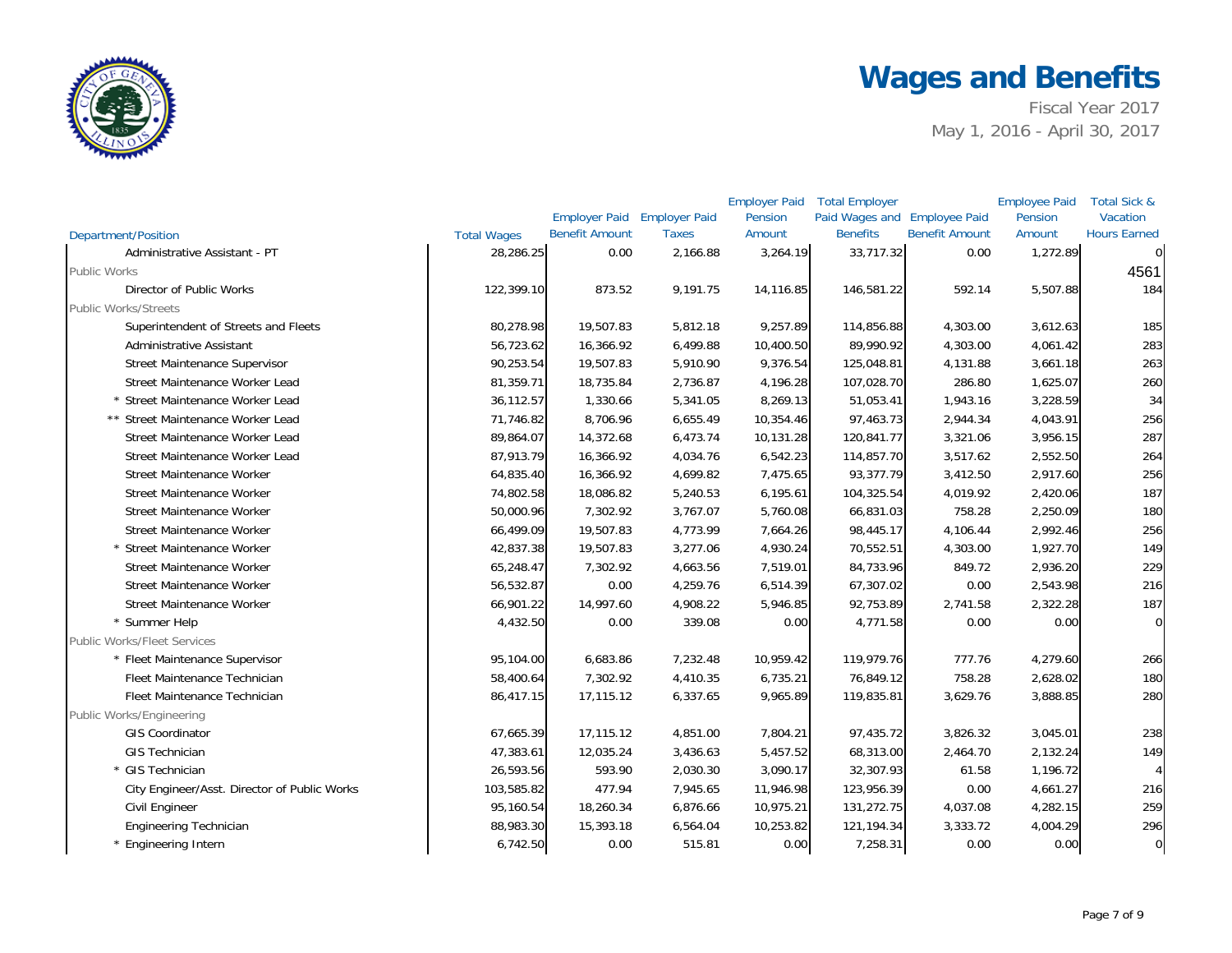

|                                                       |                    |                       |                      | <b>Employer Paid</b> | <b>Total Employer</b>        |                       | <b>Employee Paid</b> | Total Sick &        |
|-------------------------------------------------------|--------------------|-----------------------|----------------------|----------------------|------------------------------|-----------------------|----------------------|---------------------|
|                                                       |                    | <b>Employer Paid</b>  | <b>Employer Paid</b> | Pension              | Paid Wages and Employee Paid |                       | Pension              | Vacation            |
| <b>Department/Position</b>                            | <b>Total Wages</b> | <b>Benefit Amount</b> | <b>Taxes</b>         | Amount               | <b>Benefits</b>              | <b>Benefit Amount</b> | Amount               | <b>Hours Earned</b> |
| <b>Public Works/Electric</b>                          |                    |                       |                      |                      |                              |                       |                      |                     |
| Superintendent of Electrical Services                 | 119,684.85         | 17,115.12             | 8,857.99             | 13,803.76            | 159,461.72                   | 3,629.76              | 5,385.94             | 296                 |
| Manager of Distribution, Construction and Maintenance | 106,626.94         | 19,507.83             | 7,774.16             | 12,297.76            | 146,206.69                   | 4,106.44              | 4,798.32             | 290                 |
| <b>Manager Electric Operations</b>                    | 97,245.17          | 9,373.18              | 7,335.28             | 11,215.71            | 125,169.34                   | 1,416.88              | 4,376.06             | 184                 |
| Electric Foreman                                      | 126,537.79         | 18,337.08             | 9,098.95             | 14,595.66            | 168,569.48                   | 3,873.18              | 5,694.18             | 288                 |
| Electric Foreman                                      | 92,394.31          | 13,705.60             | 6,853.01             | 10,624.75            | 123,577.67                   | 2,944.02              | 4,157.73             | 273                 |
| Electric Field Serviceman                             | 123,908.13         | 18,337.08             | 9,190.81             | 14,288.51            | 165,724.53                   | 3,873.18              | 5,575.84             | 296                 |
| <b>Administrative Assistant</b>                       | 63,689.87          | 16,366.92             | 4,628.33             | 7,346.90             | 92,032.02                    | 3,321.06              | 2,866.08             | 264                 |
| Purchasing and Inventory Coordinator                  | 72,637.27          | 16,366.92             | 5,120.22             | 8,377.59             | 102,502.00                   | 3,321.06              | 3,268.77             | 280                 |
| Electric Lineman                                      | 108,834.15         | 15,971.52             | 8,075.54             | 12,570.32            | 145,451.53                   | 3,442.92              | 4,897.52             | 285                 |
| Electric Lineman                                      | 116,609.00         | 16,366.92             | 8,672.02             | 13,447.65            | 155,095.59                   | 3,517.62              | 5,247.39             | 294                 |
| * Electric Lineman                                    | 77,739.37          | 9,428.62              | 5,806.93             | 9,033.33             | 102,008.25                   | 1,914.66              | 3,498.25             | 162                 |
| Electric Lineman                                      | 123,798.08         | 19,507.83             | 9,021.64             | 14,284.90            | 166,612.45                   | 4,303.00              | 5,570.91             | 280                 |
| Electric Lineman                                      | 118,517.13         | 16,366.92             | 8,804.63             | 13,669.76            | 157,358.44                   | 3,517.62              | 5,333.23             | 240                 |
| Electric Lineman                                      | 120,275.16         | 19,507.83             | 8,697.68             | 13,871.24            | 162,351.91                   | 4,106.44              | 5,412.35             | 232                 |
| ** Electric Apprentice                                | 68,363.40          | 14,372.68             | 4,989.51             | 7,900.35             | 95,625.94                    | 3,140.90              | 3,076.30             | 191                 |
| Public Works/Water/Wastewater                         |                    |                       |                      |                      |                              |                       |                      |                     |
| <b>Utility Locator</b>                                | 58,100.68          | 6,873.92              | 4,387.01             | 6,700.63             | 76,062.24                    | 802.04                | 2,614.43             | 221                 |
| Superintendent of Water/Wastewater                    | 99,150.09          | 19,507.83             | 7,132.23             | 11,435.36            | 137,225.51                   | 4,106.44              | 4,461.74             | 264                 |
| Supervisor System Maintenance and Customer Service    | 100,505.05         | 19,507.83             | 7,293.80             | 11,589.89            | 138,896.57                   | 4,303.00              | 4,522.74             | 271                 |
| Supervisor Water Supply and Treatment                 | 118,877.90         | 19,507.83             | 8,790.14             | 13,706.79            | 160,882.66                   | 4,106.44              | 5,349.52             | 296                 |
| Wastewater Treatment Supervisor                       | 101,761.80         | 7,302.92              | 7,740.20             | 11,736.20            | 128,541.12                   | 758.28                | 4,579.24             | 264                 |
| Lead Wastewater Treatment Plant Operator              | 71,800.43          | 14,372.68             | 5,253.33             | 8,280.28             | 99,706.72                    | 3,140.90              | 3,231.01             | 206                 |
| Lead Water/Sewer Maintenance Worker                   | 76,448.03          | 17,115.12             | 5,571.99             | 8,815.92             | 107,951.06                   | 3,629.76              | 3,440.16             | 223                 |
| <b>Administrative Assistant</b>                       | 59,961.88          | 16,366.92             | 4,321.90             | 6,915.80             | 87,566.50                    | 3,517.62              | 2,698.37             | 263                 |
| Wastewater Treatment Operator                         | 72,304.37          | 19,507.83             | 5,207.63             | 8,338.04             | 105,357.87                   | 4,303.00              | 3,253.74             | 271                 |
| Wastewater Treatment Operator                         | 67,408.76          | 18,086.82             | 4,849.77             | 7,771.60             | 98,116.95                    | 4,019.92              | 3,033.36             | 182                 |
| Wastewater Treatment Operator                         | 65,656.44          | 18,337.08             | 4,726.94             | 7,571.76             | 96,292.22                    | 3,873.18              | 2,954.52             | 216                 |
| Water Treatment Operator                              | 85,073.92          | 18,337.08             | 6,213.35             | 9,813.17             | 119,437.52                   | 3,873.18              | 3,828.33             | 221                 |
| Water Treatment Operator                              | 94,126.58          | 7,302.92              | 7,142.18             | 10,856.95            | 119,428.63                   | 811.62                | 4,235.70             | 256                 |
| Water/Sewer Maintenance Worker                        | 57,760.52          | 19,507.83             | 4,104.59             | 6,661.46             | 88,034.40                    | 4,106.44              | 2,599.24             | 184                 |
| Water/Sewer Maintenance Worker                        | 57,740.58          | 16,366.92             | 4,148.06             | 6,659.02             | 84,914.58                    | 3,517.62              | 2,598.31             | 181                 |
| Water/Sewer Maintenance Worker                        | 53,999.47          | 6,873.92              | 4,069.58             | 6,225.25             | 71,168.22                    | 802.04                | 2,429.99             | 176                 |
|                                                       |                    |                       |                      |                      |                              |                       |                      |                     |